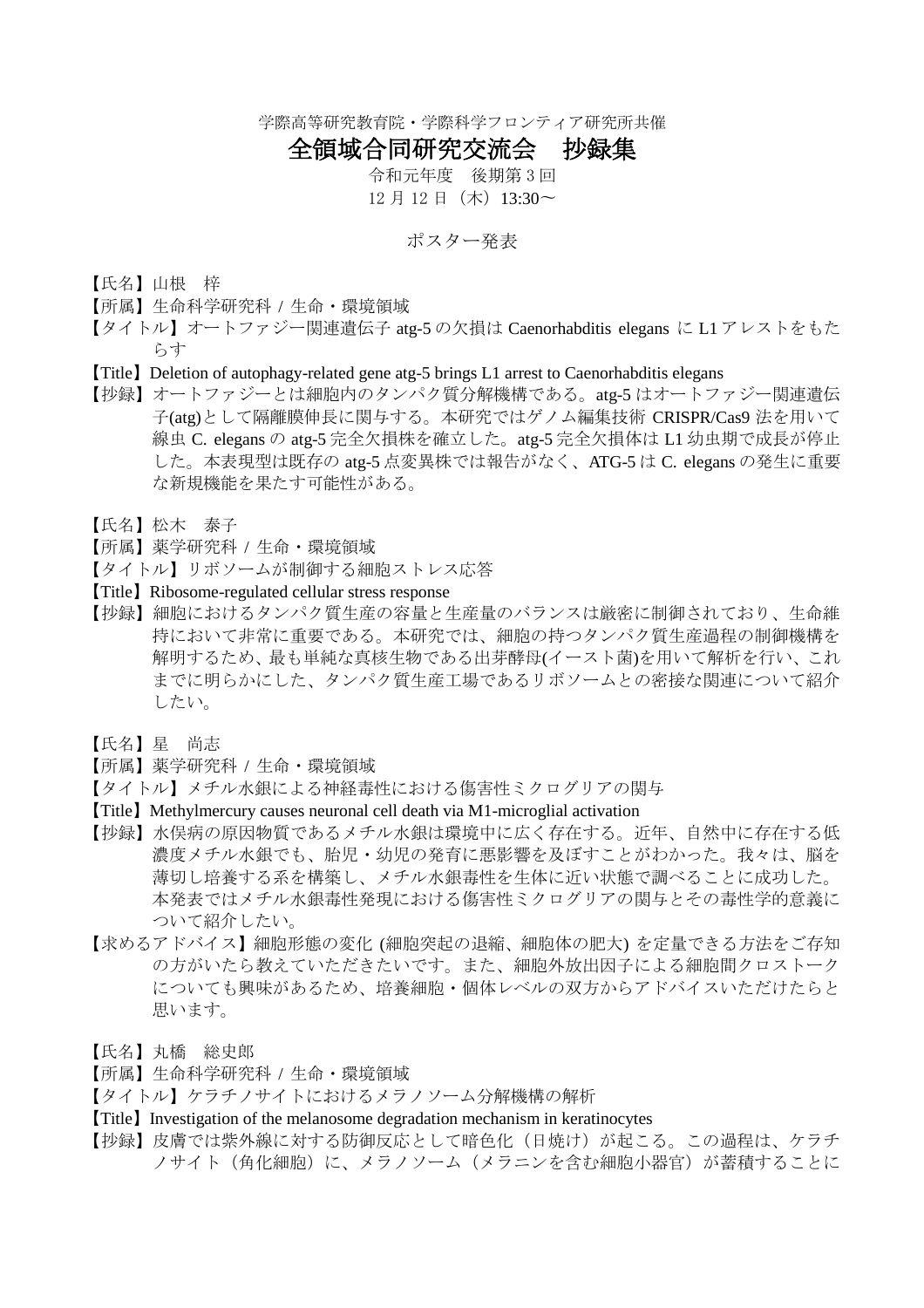よって起こる。本研究ではケラチノサイトのにおけるメラノソームの分解に着目し、詳細 な解析を行った。

- 【氏名】福 健太郎
- 【所属】理学研究科 / 先端基礎科学
- 【タイトル】化学ドーピングによる伝導性の発現を指向した新規配位高分子の研究
- 【Title】Study on the coordination polymer toward the manifestation of conductivity by chemical doping
- 【抄録】分子性導体は、多彩な伝導特性や磁気特性、刺激応答性を持つ非常に興味深い物質群であ る。しかし、物性をキャリア量という点から制御することは困難であった。この解決策と して、我々は配位高分子(MOF)を組み合わせることでドーパントの脱挿入によるキャリア 量の制御を目指した。本発表では、化学還元により伝導性を発現した系及び新規配位子を 用いた配位高分子について報告する。
- 【氏名】安井 浩太郎
- 【所属】工学研究科 / 生命・環境領域
- 【タイトル】ムカデの歩行・走行・遊泳を生み出す制御の仕組み
- 【Title】How centipedes control their body to generate walking, running and swimming?
- 【抄録】ムカデは,陸上でゆっくりと歩く時は脚のみを動かすが,速く走る時は脚の運動に胴体の くねりを組み合わせ、水中で泳ぐ時は脚を胴体側面に沿わせて胴体をくねらせる. 本発表 では,このムカデの状況に応じた柔軟な身のこなしを生み出す運動制御の仕組みについて, 行動観察実験と数理モデル(シミュレーション)から理解できつつある点をご紹介します.
- 【求めるアドバイス】現在,ムカデの振る舞いを再現可能な運動制御システムを数理モデルとして 表現することができているのですが,この実際の生物が採用しているであろう制御の構造 がどう優れているのか(工学応用として利点はあるのか)を評価したいと考えています. 具体的には、ネットワーク構造から推定される情報処理コスト(計算コスト?)のような 指標が適用できないかと妄想しています.何かアイデアがあればお気軽にお声掛けくださ い.
- 【氏名】呂 沢宇
- 【所属】文学研究科 / 人間・社会領域
- 【タイトル】日本におけるオンラインの分極化
- 【Title】Towards an Understanding of Online Extremism in Japan
- 【抄録】Using a large scale of social media data, this study employed a variety of computational methods to investigate online extremism in Japan. For the purpose of explaining the increase of online extremism, this study begins with identifying extremists by estimating ideological position of users based on the follower-followee relationship. Following this, this study characterizes the behavioral patterns of these people from two perspectives: comparison on profile information and preference in online discussions among different ideological groups. Computational methods provide many insights into the online extremism in Japan. First, this study finds that although the online extremism has been debated about frequently in recent years, it is somewhat surprising that the amount of extremists was relatively limited. Moreover, this study finds that these people are more likely spread information and express their views than moderate users. They particularly exhibit a significant preference to engage in discussions related to political issues or social issues. As a consequence, their behavior and views are more likely to capture a lot of attention and generate influence as a consequence. Taken together, the findings in this study suggests that online extremism in Japan is attributed to the behavioral patterns of extremists rather than the increasing number of them.
- 【氏名】小日向 寛之
- 【所属】生命科学研究科 / 生命・環境領域

【タイトル】slc-25A46 は神経細胞におけるミトコンドリアの融合と輸送に必要である

【Title】slc-25A46 is required for proper mitochondrial fusion and transport in neuron.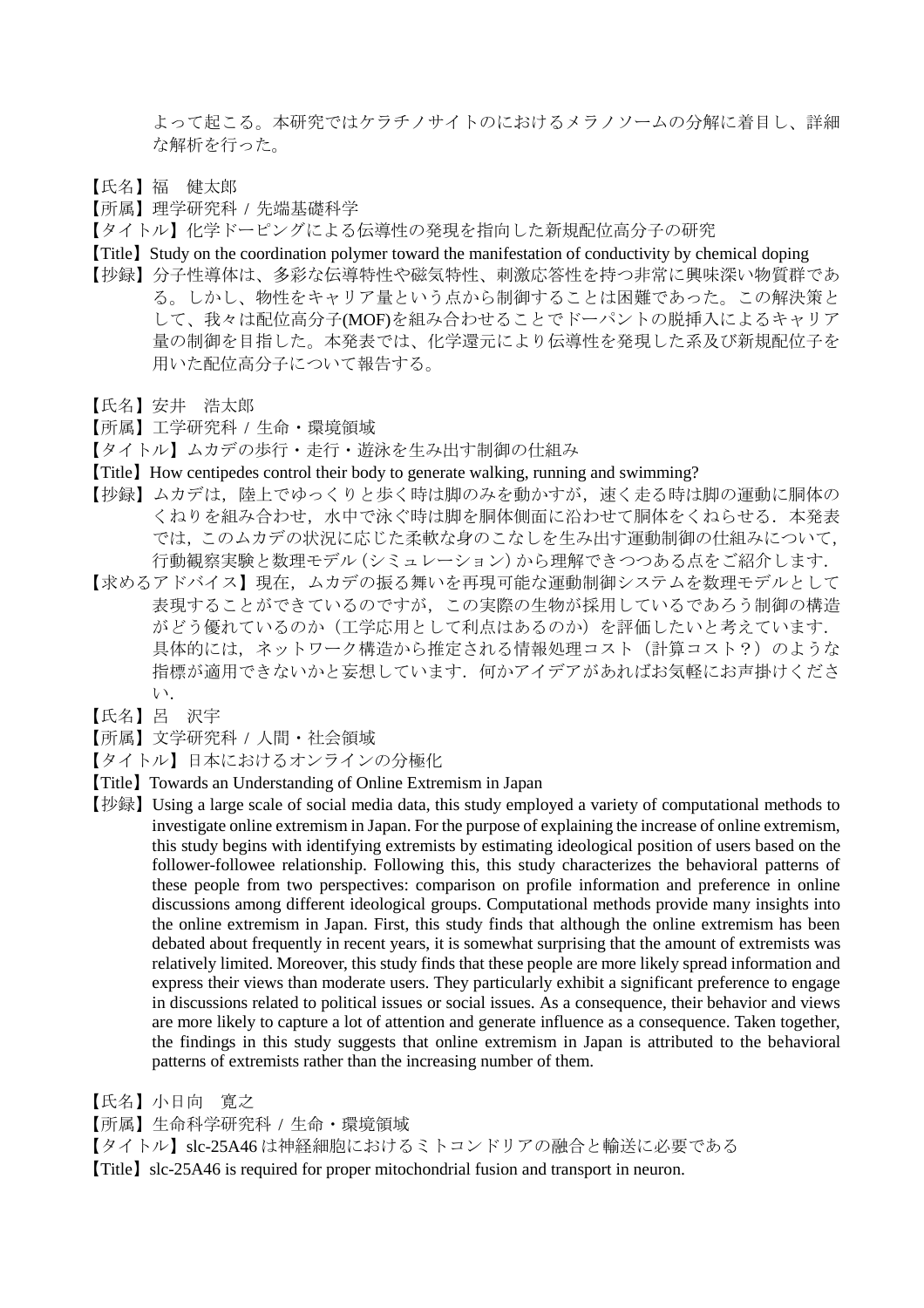- 【抄録】ミトコンドリアは細胞内のエネルギー生産工場である。神経細胞の機能維持には、ミトコ ンドリアの神経突起への輸送が重要であり、私はそのメカニズムの解明に線虫モデルで挑 んできた。ある遺伝子の欠損線虫と、その遺伝子に疾患型アミノ酸置換を導入した線虫で は、ミトコンドリアの形態と輸送に異なる影響が現れた。患者の神経細胞でも同様の現象 が起こっていると考えられ、将来的には、形態と輸送のどちらに焦点を当てた治療が有効 か、判断指標の提供に繋がるだろう。
- 【求めるアドバイス】わかりにくかった場所を教えてくださると嬉しいです。「生化学若い研究者の 会」という団体に所属しています。ご興味のある方、話振ってください。面白くて優秀な 人たくさんいます。
- 【氏名】丸岡 奈津美
- 【所属】生命科学研究科 / 生命・環境領域
- 【タイトル】なぜミジンコ複数集団は共存できるのか? :休眠卵による競争回避仮説の検証
- 【Title】Why are different clonal populations of Daphnia pulex able to coexist sympatrically? :a test of storage hypothesis.
- 【抄録】山形県畑谷大沼には、ミジンコ (Daphnia pulex) の複数クローンが同所的に分布している。 しかし、これまでの研究によりこの2集団は成長速度等の形質が異なっており、餌を巡る 競争能力に差のあることが示されている。それにもかかわらず両者が長期的に共存できて いる仕組みを明らかにするため、両者の休眠卵生産に注目し、実験を行った。
- 【氏名】清水 直紀
- 【所属】農学研究科 / 生命・環境領域
- 【タイトル】過酸化脂質の構造解析による脂質酸化原因の評価
- 【Title】Evaluation of lipid oxidation mechanisms via structural analysis of lipid hydroperoxides
- 【抄録】脂質が酸化されると過酸化脂質を生じる。過酸化脂質は、生体で疾病を惹起し、食品の品 質の劣化にも関わるため、脂質が酸化する原因の見極めが重要である。演者らは、質量分 析を用いて過酸化脂質の構造を詳細に解析することで、脂質酸化の原因解明を目指してい る。本発表ではこうした取り組みについて、皮脂や食品に存在する脂質の一種であるスク アレンを取り上げて紹介する。
- 【氏名】市之瀬 敏晴
- 【所属】学際科学フロンティア研究所 / 生命・環境領域
- 【Title】Chronic poor condition enhances preference for rewarding substances through dopamine system
- 【抄録】Sub-optimal environment is a risk factor for the development of substance abuse, but the underling mechanism is still poorly understood. We found that in Drosophila chronic poor nutritional status remarkably enhances preference to multiple rewarding stimuli, e.g. sugar, alcohol and methamphetamine, without changing sweet- or bitter- taste sensitivity. Because simply starved flies do not show this behavioral alteration, long-term experience is a key component. Genetic manipulation of the dopamine system revealed the critical role of dopamine systems. Moreover, we found experience-dependent modulation of dopamine synapses. We will discuss how the brain adapts to environments and changes behaviors.
- 【氏名】金子 沙永
- 【所属】学際科学フロンティア研究所 / 情報・システム領域
- 【タイトル】脳波計測の特徴:視覚誘発電位からわかることは何か?
- 【Title】What can we learn from visual evoked potential?: pros and cons of electroencephalogram (EEG)
- 【抄録】ヒトの脳内での神経活動(の一部)は頭皮上に電極を配置することで脳波として記録する ことができる。特に視覚に関連した神経活動を検討する手段としては視覚誘発電位(visual evoked potential; VEP) がしばしば用いられる。本発表では傾き対比という錯視の発生機序 に関する VEP 研究の例を紹介しつつ、VEP を中心とした脳波計測の特徴、問題点などにつ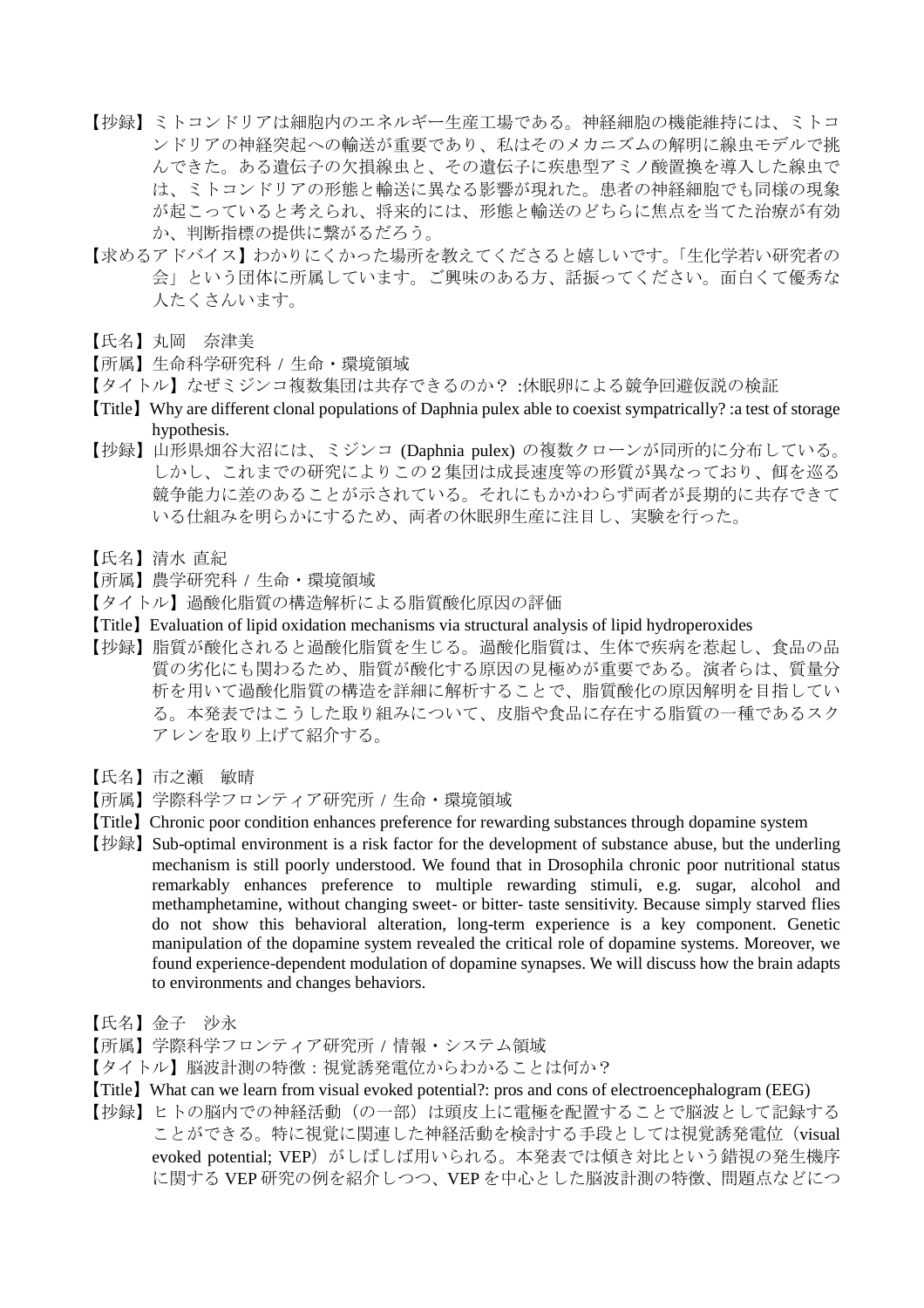いて考えたい。

- 【氏名】Daniel Pastor-Galán
- 【所属】学際科学フロンティア研究所 / 先端基礎科学領域
- 【Title】SUBDUCTION EROSION IN JAPAN: 400 million years of continent loss and tsunamis
- 【抄録】Subduction zones are the locus of continental growth through volcanic activity, but also the site of recycling Earth's crust as the oceanic plate dives beneath the continental crust. Subduction also causes tectonic erosion as the subducting plate grinds away the base of the overriding continental crust. This process, known as tectonic erosion, is the main mechanism where our continents have been destroyed through Earth history and the principal mechanism by which continental crust is recycled in the mantle. This process is likely responsible for megathrusts Earthquakes and large tsunamis as well. Understanding tectonic erosion and the rates in which it has operated is an essential step towards a dynamic and quantitative model to explain plate tectonics and continental evolution and critical to our understanding of Earth history. In this poster I present a method to track and study subduction erosion in geologic time.
- 【氏名】井上 悠
- 【所属】学際科学フロンティア研究所 / 先端基礎科学領域
- 【タイトル】量子物質薄膜の作製と物性探索
- 【Title】Synthesis of thin film quantum materials
- 【抄録】量子物質とは、物質のマクロな性質が、ミクロな現象を説明する量子力学によって支配さ れる物質であり、エレクトロニクスや量子計算への応用が期待されている。量子物質に固 有な性質を素子として活用するには、量子物質を薄膜として作製することが必須である。 発表では、量子物質の示す新奇な物性と、量子物質の薄膜化の試みについて紹介する。

口頭発表

- 【氏名】小林 良
- 【所属】理学研究科 / 物質材料・エネルギー領域
- 【タイトル】ケイ素化学創成期からの課題達成〜ケイ素—酸素二重結合化合物の単離〜
- 【Title】Isolation of silicon-oxygen double bond compound
- 【抄録】ケイ素化学創成期である 100 年以上前から探求されてきたケイ素と酸素の二重結合(Si=O) 化合物の合成と単離(安定にとりだすこと)に成功した.本発表では、ケイ素化学の歴史 を通して、新規なケイ素化合物探求の意義や Si=O 化合物の合成が困難な理由および合成の 達成に至った手法について説明する.
- 【求めるアドバイス】今後のケイ素化学発展のために、どのような研究の展開が考えられるか、様々 なご意見をいただければ幸いです.
- 【氏名】森 竣祐
- 【所属】工学研究科 / デバイス・テクノロジー領域
- 【タイトル】結晶間の相変化を用いた次世代型不揮発性メモリの開発
- 【Title】Next-generation nonvolatile memory showing transition between crystalline phases.
- 【抄録】同組成の化合物でその結晶構造が変化する現象は結晶間の相変化と呼ばれ、古くから機械 特性に優れた金属や絶縁体の開発等に貢献しました。本発表では、半導体材料の結晶間相 変化による、次世代型メモリの開発と広い応用の可能性について紹介致します。
- 【求めるアドバイス】発表、研究内容の印象。電子デバイスや素子設計に関する諸知識。
- 【氏名】波田野 悠夏
- 【所属】歯学研究科 / 人間・社会領域
- 【タイトル】生き様は顔に刻まれる?骨から分かる復顔研究